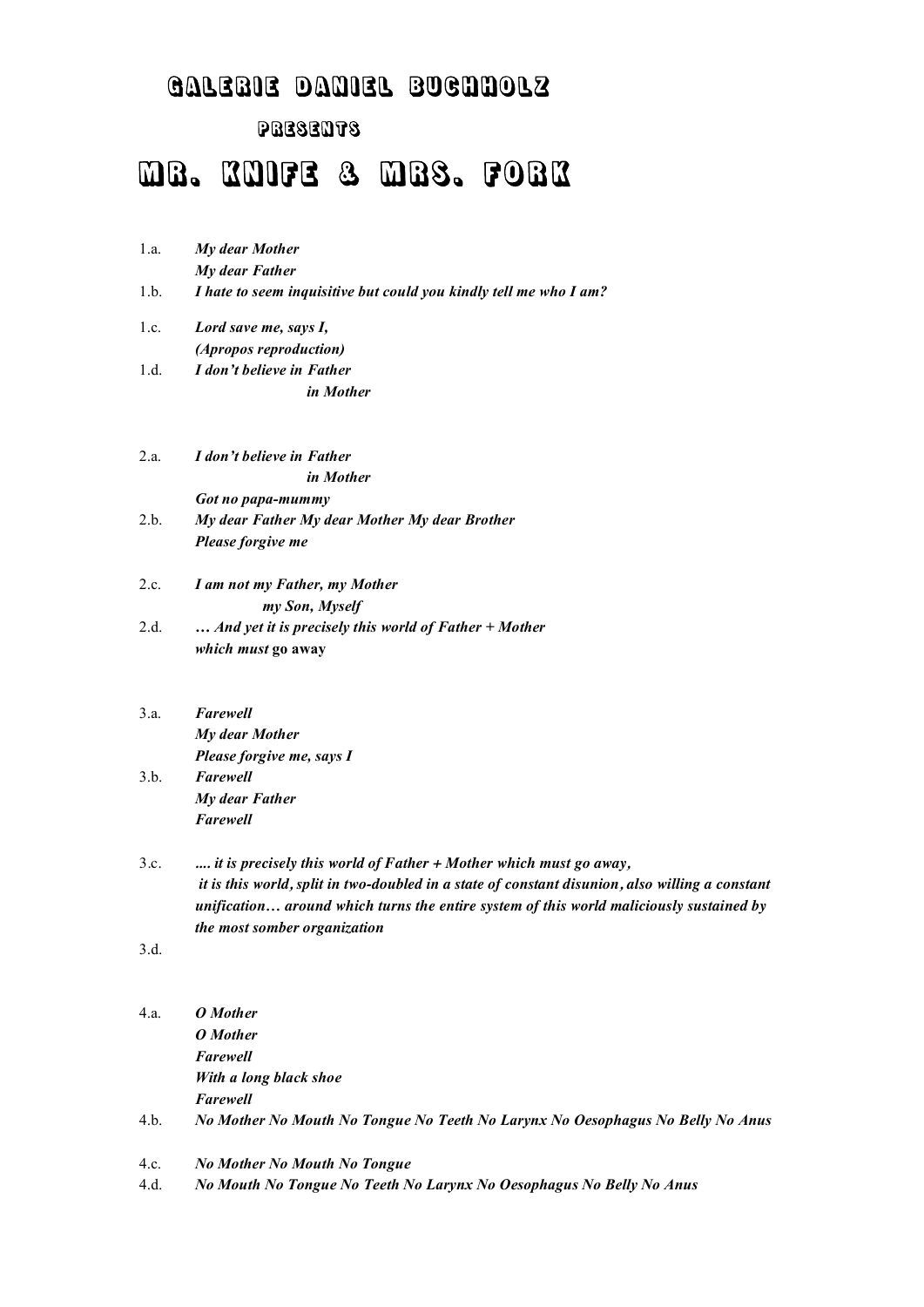- 5.a. *No Father No Legs No Arm No Feet No Eyes No Belly No Thumb No Elbow No Fist No Finger No Buttocks No Hair No Anus*
- 5.b. *How could this body have been produced by parents, when by its very nature it is such eloquent witness of its own self-production?*
- 5.c. *Farewell Farewell Goodbye Hand Goodbye Wrist Goodbye Hip Goodbye Chin Goodbye Knee Goodbye Head Goodbye Lip Goodbye Mouth Goodbye Nose Goodbye Nostril Goodbye forehead*
- 5.d. *My dear Father My dear Mother Please forgive me*
- 6.a. *Lord save me, thinks I Self-reproduction*
- 6.b. *Self production, says I Produce your own body*
- 6.c. *My dear Father My dear Mother Please forgive me, says I*
- 6.d. *When you will have made yourself a body without organs, then you are delivered from all your automatic reactions and restored to your true freedom***.**
- 7.a. *Self production, says I*

*Produce your own body*

7.b. *then you are delivered from all your automatic reactions and restored to your true freedom***.**

- 7.c. *Produce your own body*
- 7.d. *Face Neck Breast Spleen Face Liver Arms Feet Stomach Pelvis Genitals Thighs Calves Thumb Elbow Fist Finger Ankle Hip Hand arm Wrist Hair Chin Mouth Nose Nostril Thigh Ear Elbow Waist Shoulder Cheek Belly Anus Thumb Tooth Tongue Toe ETC*
- 8.a. *A false nose to look less pathetic A stink bomb to a friend with bad breathe*
- 8.b. *A natural bent, no doubt*
- 8.c. *Bent forward, he thunders!*
- 8.d. *Tangle, which sweaty underarm escapes? Bent forward, he thunders! Sibie screams out, by nature immensely, Hemiglobes upwards. Now-burning pedal brushes (delightful!) an elsewhere-caressed Abdomen. An omen. Unsurpassed licks his lingua fattest thighs along, Isodor.*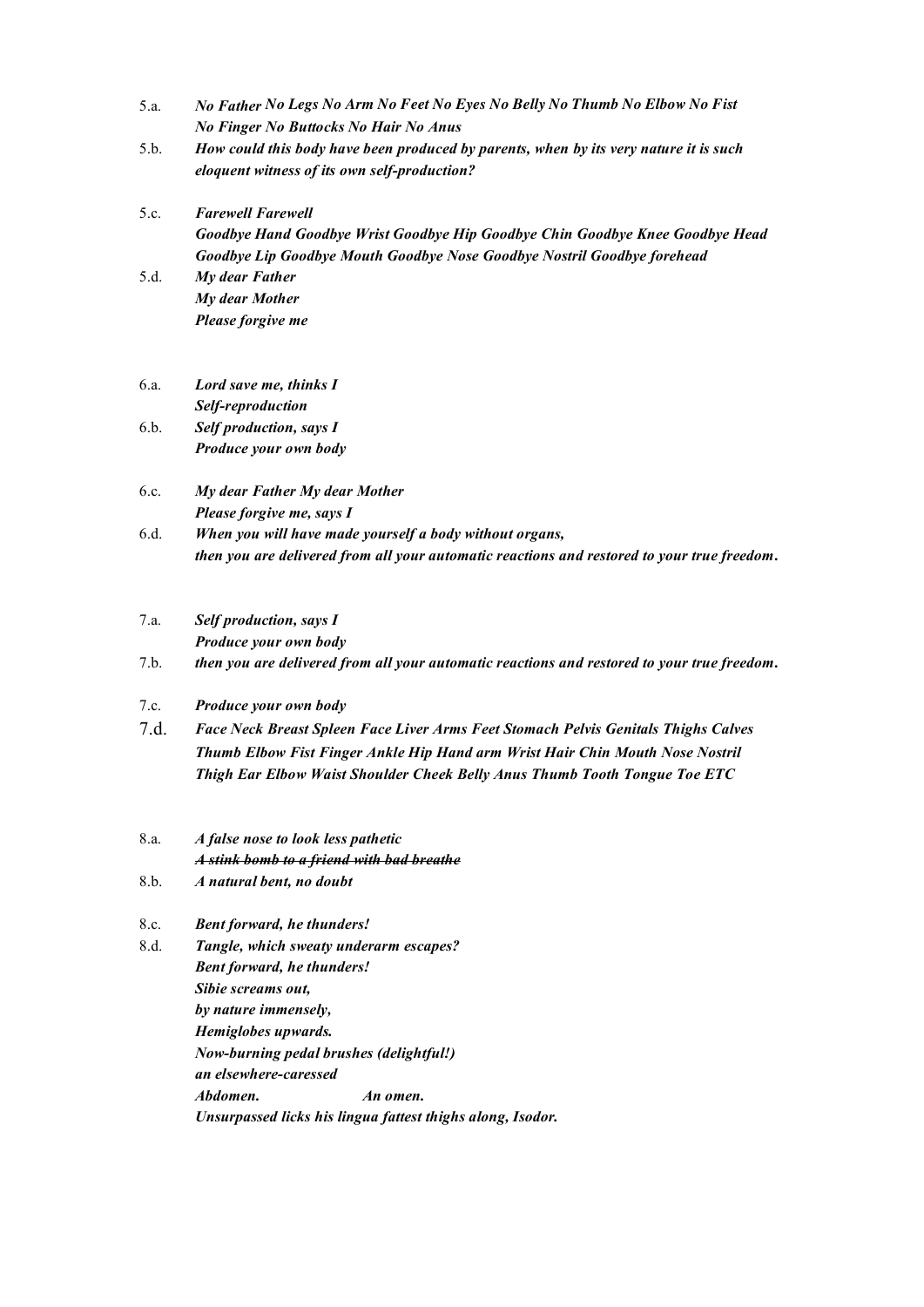| 9.a. | Farewell                  |
|------|---------------------------|
|      | My dear Mother            |
|      | My dear Father            |
|      | Please forgive me, says I |

- $9.b.$ Better sleep with a sober cannibal than a drunken Christian.
- $9c$ A natural bent, no doubt

 $9.d.$ (Poem to the hole in the ass) Dark and puckered like a violet rose it pulse, humbly hidden amidst the moss. Still damp from love that trickles oft along white thighs to its lips. Fecit. Little drops like tears of milk have wept, beneath the zephyr blowing cruel. Upon the pebbles of auburn marl. Obeying the slope and heeding its call.

**P.S.** Cigarren [elementar]

Cigarren  $Ci$ garr ren **Ce**  $\mathbf{i}$ ge err err  $\mathbf{e}$  ${\bf e}{\bf n}$ **Ce** CeI **CeIGe CeIGeA CeIGeAErr CeIGeAErrEr CelGeAErrErr CeIGeAErrErr** ErrEEn EEn En  $Ce$  $\mathbf{i}$ ge  $\mathbf{a}$ err err  $\mathbf{e}$ en  $CI$ garr ren Cigarren (Der letzte Vers wird gesungen.)